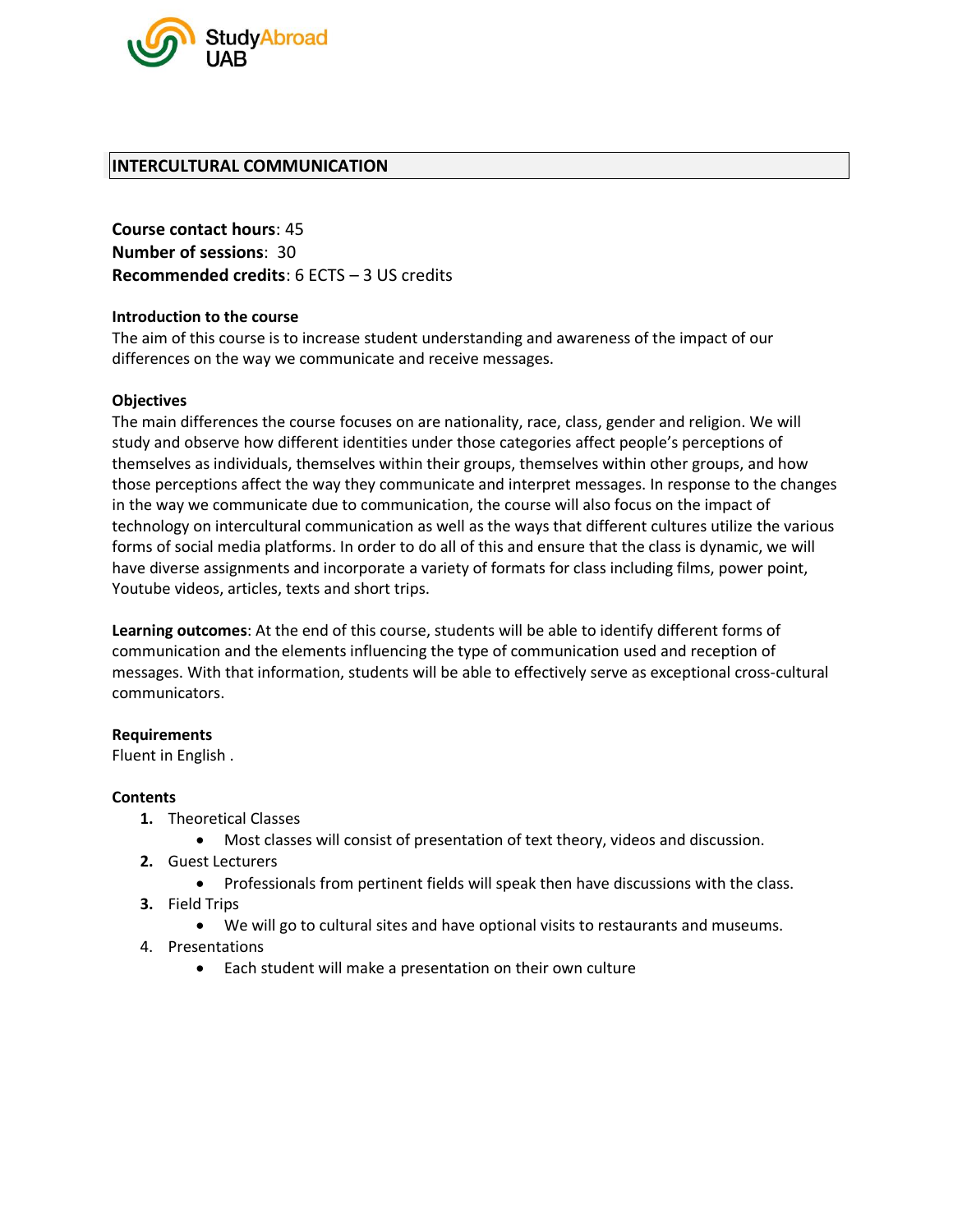

#### DATE TOPIC READING ASSIGNMENT January 16 & 18 | Course Introduction and **Orientation** January 23 & 25 What are Communication and Culture? Niklas 251-259 Schein 311-314 January 30 & February 1 Different Categories of Cultural Identity Heather "Exploring Specific Cultural identities" 1 st Short Essay/Reaction Video Due Feb 1 February 6 & 8  $\parallel$  The Impact of Culture on Perception Lewis 127-128 Kastanakis 425-433 February 13 & 15  $\mid$  Cultural Differences in Communication Stone 75-83 February 20 &22 | Conflict Resolution, Culture and Communication Brigg 244-245 Cai 261 February 27- March 1 Assessment Period Midterm Project Due- February 27 March 6-8 Food, Culture and Communication Brummett, 1-4 Stajcic 77 March 13-15 Verbal Communication and **Culture** Caschera 1027-1042 2<sup>nd</sup> Short Essay/Reaction Video Due March 13 March 20-22 | Non-Verbal Communication and Culture Kirch 416-423 March 26-April 2 | BREAK April 3-5 Conventional Media, Culture and Communication Lull Text April 10-12 | Social Media, Culture and Communication Sawyer Text 3rdShort Essay/Reaction Video Due April 12 April 17 Intercultural Class Party April 19 **Optional Final Presentation Consultation by Appointment** April 24 and 1 and 24 and 24 and 24 and 25 and 26 and 26 and 26 and 26 and 26 and 26 and 26 and 26 and 26 and 26 and 26 and 26 and 26 and 26 and 26 and 26 and 26 and 26 and 26 and 26 and 26 and 26 and 26 and 26 and 26 and

# **Weekly Class Schedule**

\*Readings coincide with the week they are listed with and should be completed before the week begins.

**Assessment Participation: 15% 3 Short Essays/ Reaction Videos: 10% each Midterm Project: 25% Final Presentation: 30%**